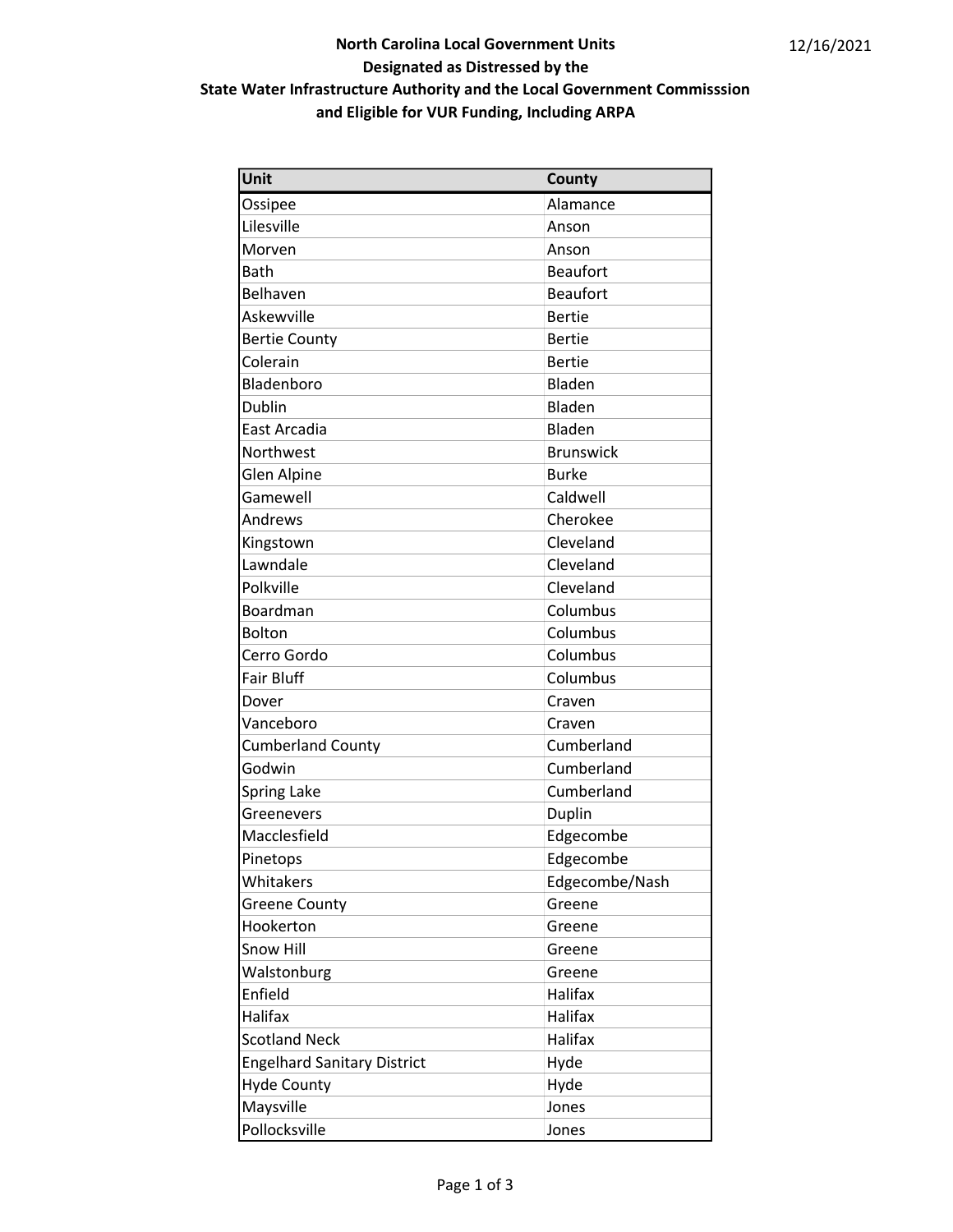## North Carolina Local Government Units Designated as Distressed by the State Water Infrastructure Authority and the Local Government Commisssion and Eligible for VUR Funding, Including ARPA

| Unit                                   | County      |
|----------------------------------------|-------------|
| Trenton                                | Jones       |
| Pink Hill                              | Lenoir      |
| <b>Hot Springs</b>                     | Madison     |
| Everetts                               | Martin      |
| Hamilton                               | Martin      |
| <b>Martin County</b>                   | Martin      |
| Parmele                                | Martin      |
| Robersonville                          | Martin      |
| Williamston                            | Martin      |
| Star                                   | Montgomery  |
| Robbins                                | Moore       |
| Taylortown                             | Moore       |
| <b>Bailey</b>                          | Nash        |
| Middlesex                              | Nash        |
| <b>Rich Square</b>                     | Northampton |
| Seaboard                               | Northampton |
| Bay River Metropolitan Sewage District | Pamlico     |
| Hertford                               | Perquimans  |
| <b>Bethel</b>                          | Pitt        |
| Fountain                               | Pitt        |
| Grifton                                | Pitt/Lenoir |
| Tryon                                  | Polk        |
| Franklinville                          | Randolph    |
| Ellerbe                                | Richmond    |
| Fairmont                               | Robeson     |
| Rowland                                | Robeson     |
| <b>Saint Pauls</b>                     | Robeson     |
| Rockingham County                      | Rockingham  |
| <b>East Spencer</b>                    | Rowan       |
| <b>Cliffside Sanitary District</b>     | Rutherford  |
| Autryville                             | Sampson     |
| <b>Newton Grove</b>                    | Sampson     |
| Gibson                                 | Scotland    |
| Norwood                                | Stanly      |
| Pilot Mountain                         | Surry       |
| <b>Surry County</b>                    | Surry       |
| Warrenton                              | Warren      |
| Creswell                               | Washington  |
| Plymouth                               | Washington  |
| <b>Washington County</b>               | Washington  |
| Eureka                                 | Wayne       |
| Fremont                                | Wayne       |